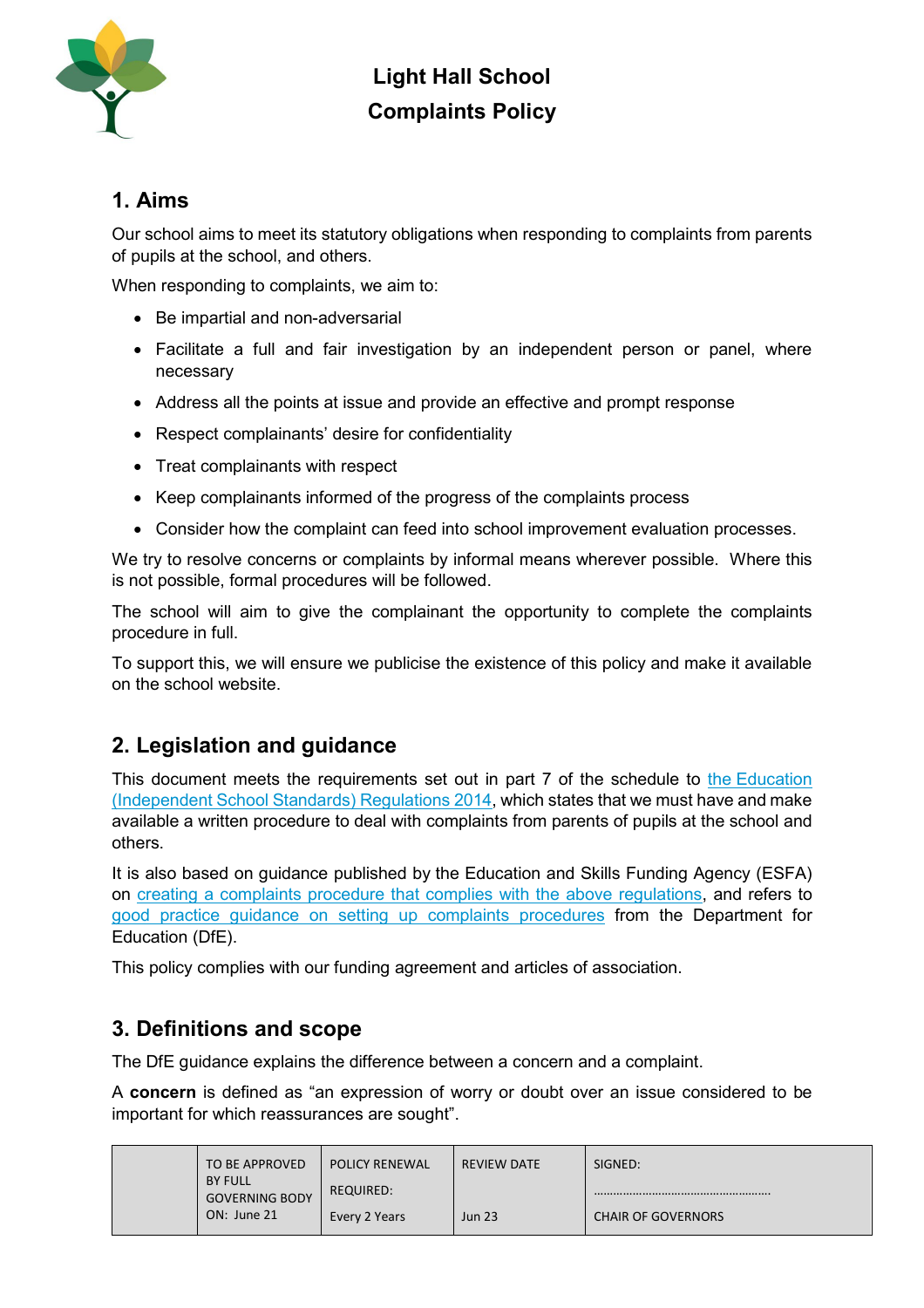

The school will resolve concerns through day-to-day communication as far as possible.

A **complaint** is defined as "an expression of dissatisfaction however made, about actions taken or a lack of action".

The school intends to resolve complaints informally where possible, at the earliest possible stage.

There may be occasions when complainants would like to raise their concerns formally. This policy outlines the procedure relating to handling such complaints.

This policy does not cover complaints procedures relating to:

- Admissions
- Statutory assessments of special educational needs (SEN)
- Safeguarding matters
- Exclusion
- Whistle-blowing
- Staff grievances
- Staff discipline

Please see our separate policies for procedures relating to these types of complaint.

Arrangements for handling complaints from parents of children with SEN about the school's support are within the scope of this policy. Such complaints should first be made to Miss S McCann, SENDCO; they will then be referred to this complaints policy. Our SEN policy includes information about the rights of parents of pupils with disabilities who believe that our school has discriminated against their child.

Complaints about services provided by other providers who use school premises or facilities should be directed to the provider concerned.

#### **4. Principles for investigation**

When investigating a complaint, we will try to clarify:

- What has happened
- Who was involved
- What the complainant feels would put things right

The complainant must normally raise the complaint within 3 months of the incident. If the complaint is about a series of related events, they must normally raise the complaint within 3 months of the last incident.

We will consider exceptions to this time frame in circumstances where there were valid reasons for not making a complaint at that time and the complaint can still be investigated in a fair manner for all involved.

We will consider complaints made outside of term time to have been received on the first school day after the holiday period.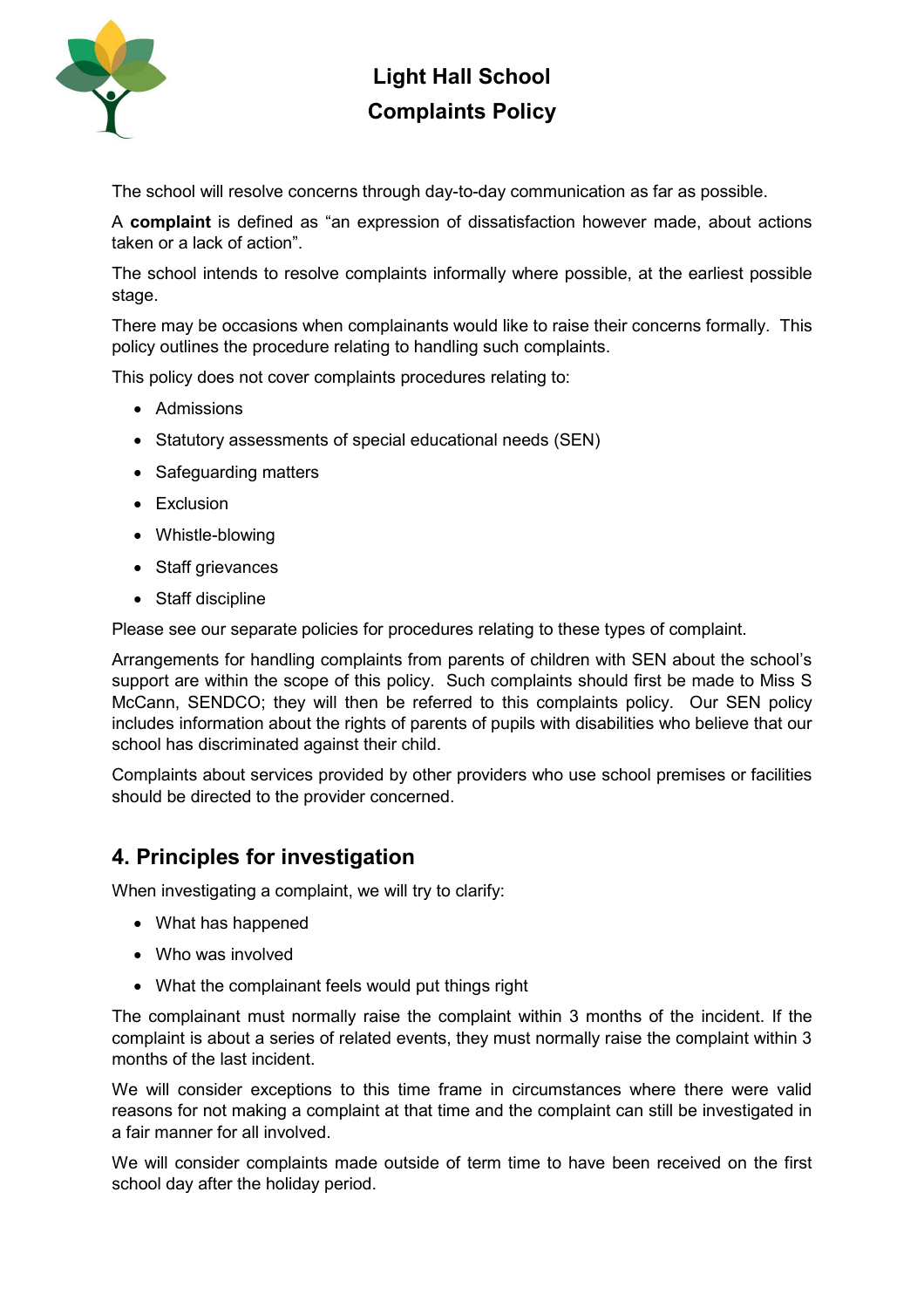

If at any point we cannot meet the time scales we have set out in this policy, we will:

- Set new time limits with the complainant
- Send the complainant details of the new deadline and explain the delay

### **5. Stages of complaint (not complaints against the Headteacher or a governor)**

#### **Stage 1: Informal**

Our school will take informal concerns seriously and make every effort to resolve the matter quickly. It may be the case that the provision or clarification of information will resolve the issue.

The complainant should raise the complaint as soon as possible with the relevant member of staff or the Headteacher, either in person or by letter, telephone or email. If the complainant is unclear who to contact or how to contact them, they should contact the school office.

The school will acknowledge informal complaints within 3 school days, and investigate and provide a response within 15 school days.

The informal stage will involve a meeting between the complainant and the relevant member of staff.

If the complaint is not resolved informally, it will be escalated to a formal complaint.

#### **Stage 2: Formal**

The formal stage involves the complainant putting the complaint in writing to the Headteacher and/or the subject of the complaint in a letter or email, where possible using the Complaints Form (Appendix 1).

The complainant should provide details such as relevant dates, times and the names of witnesses of events, alongside copies of any relevant documents. The complainant should also state what they feel would resolve the complaint.

The school will acknowledge receipt of the formal complaint within 3 school days.

The headteacher (or other person appointed by the headteacher for this purpose) will then conduct their own investigation. The written conclusion of this investigation will be sent to the complainant within 15 school days.

If the complainant is not satisfied with the response and wishes to proceed to the next stage of this procedure, they should inform the chair of governors in writing within 10 school days of receiving the written conclusion.

#### **Stage 3: Review Panel**

Complaints will be escalated to the panel hearing stage if the complainant is not satisfied with the response to the complaint at the second, formal, stage.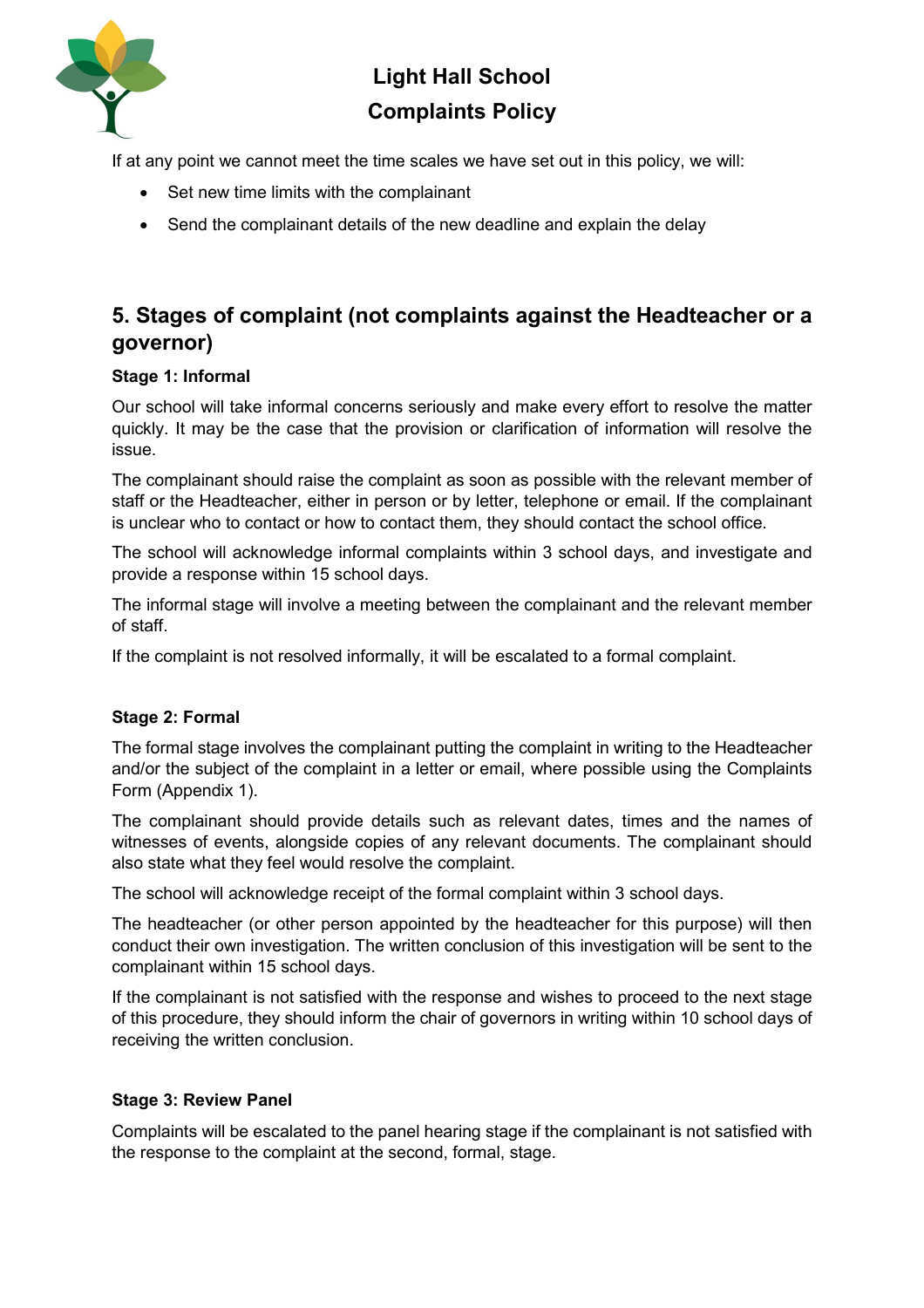

The panel will be appointed by or on behalf of the governors and must consist of at least 3 people who were not directly involved in the matters detailed in the complaint. At least one panel member must be independent of the management and running of the school. The panel cannot be made up solely of governing board members, as they are not independent of the management and running of the school.

The panel will have access to the existing record of the complaint's progress (see section 9).

The complainant must have reasonable notice of the date of the review panel; however, the review panel reserves the right to convene at their convenience rather than that of the complainant. At the review panel meeting, the complainant and representatives from the school, as appropriate, will be present. Each party will have an opportunity to set out written or oral submissions prior to the meeting, 5 school days prior to the meeting.

The complainant must be allowed to attend the panel hearing and be accompanied if they wish.

At the meeting, each individual will have the opportunity to give statements and present their evidence, and witnesses will be called, as appropriate, to present their evidence. The panel, the complainant and the school representative(s) will be given the chance to ask and reply to questions. Once the complainant and school representative(s) have presented their cases, they will be asked to leave and evidence will then be considered.

The panel must then put together its findings and recommendations from the case. The panel will also provide a copy of the findings and recommendations to the complainant and, where relevant, the individual who is the subject of the complaint, and make a copy available for inspection by headteacher.

The school will inform those involved of the decision in writing within 10 school days.

#### **6. Complaints against the Headteacher or a governor**

Complaints made against the Headteacher should be directed to the chair of governors.

Where a complaint is against the chair of governors or any member of the governing board, it should be made in writing to the clerk to the governing board in the first instance.

The stages of complaint as detailed in item 5 will then be followed.

#### **7. Referring complaints on completion of the school's procedure**

If the complainant is not satisfied with the outcome of the school's complaints procedure, they can refer their complaint to the ESFA. The ESFA will check whether the complaint has been dealt with properly by the school. The ESFA will not overturn a school's decision about a complaint. However, it will look into:

- Whether there was undue delay, or the school did not comply with its own complaints procedure
- Whether the school was in breach of its funding agreement with the secretary of state
- Whether the school has failed to comply with any other legal obligation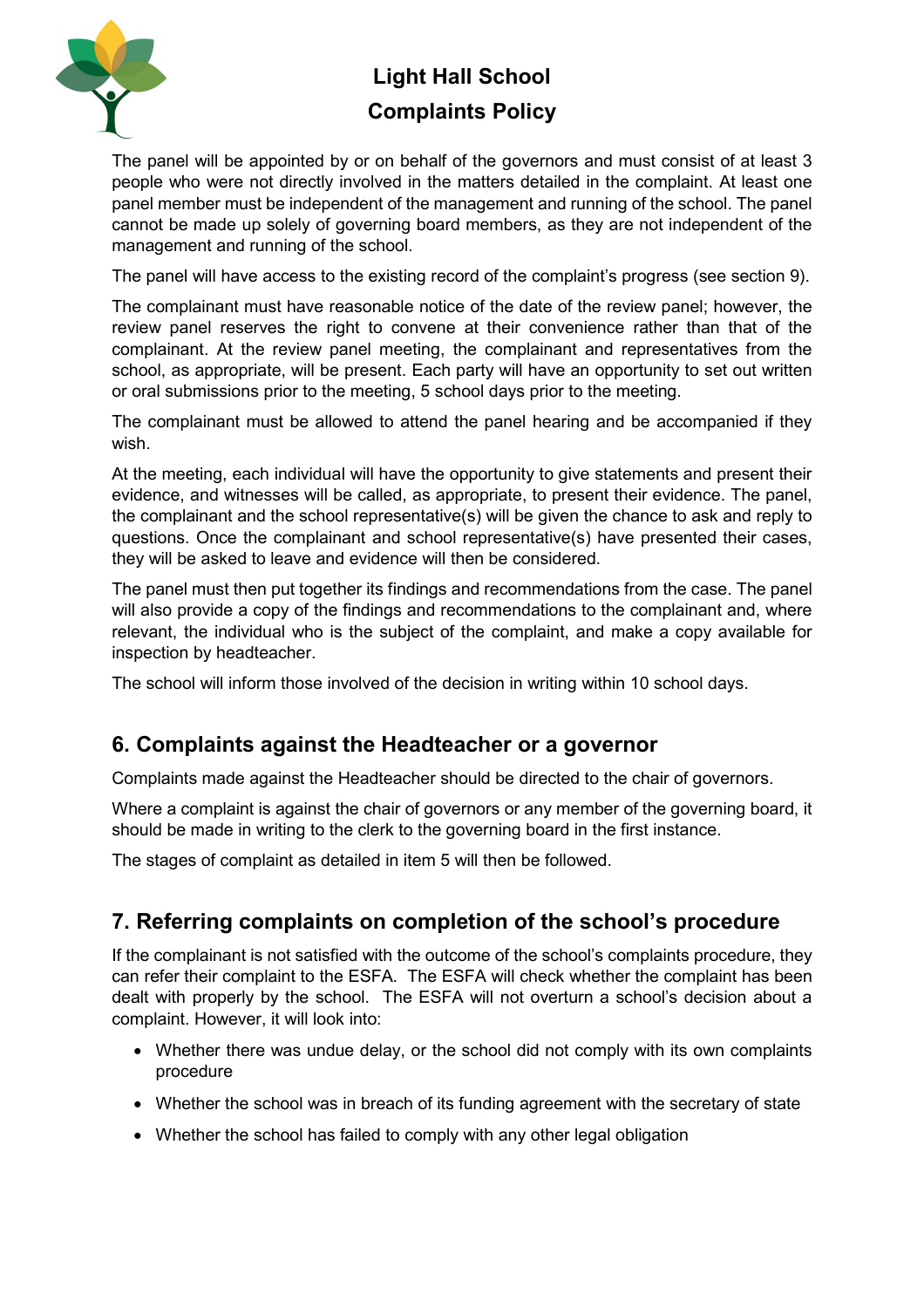

If the school did not deal with the complaint properly, it will be asked to re-investigate the complaint. If the school's complaints procedure is found to not meet regulations, the school will be asked to correct its procedure accordingly.

For more information or to refer a complaint, see the following webpage:

<https://www.gov.uk/complain-about-school>

### **8. Persistent complaints**

Where a complainant tries to re-open the issue with the school after the complaints procedure has been fully exhausted and the school has done everything it reasonably can in response to the complaint, the chair of governors (or other appropriate person in the case of a complaint about the chair) will inform the complainant that the matter is closed.

If the complainant subsequently contacts the school again about the same issue, the school can choose not to respond. The normal circumstance in which we will not respond is if:

- The school has taken every reasonable step to address the complainant's needs, *and*
- The complainant has been given a clear statement of the school's position and their options (if any), *and*
- The complainant is contacting the school repeatedly but making substantially the same points each time

However, this list is not intended to be exhaustive.

The school will be most likely to choose not to respond if:

- We have reason to believe the individual is contacting the school with the intention of causing disruption or inconvenience, and/or
- The individual's letters/emails/telephone calls are often or always abusive or aggressive, and/or
- The individual makes insulting personal comments about, or threats towards, school staff

Unreasonable behaviour which is abusive, offensive or threatening may constitute an unreasonably persistent complaint.

Once the school has decided that it is appropriate to stop responding, the complainant will be informed in writing, either by letter or email.

The school will ensure when making this decision that complainants making any new complaint are heard, and that the school acts reasonably.

#### **9. Record-keeping**

The school will record the progress of all complaints, including information about actions taken at all stages, the stage at which the complaint was resolved, and the final outcome. The records will also include copies of letters and emails, and notes relating to meetings and phone calls.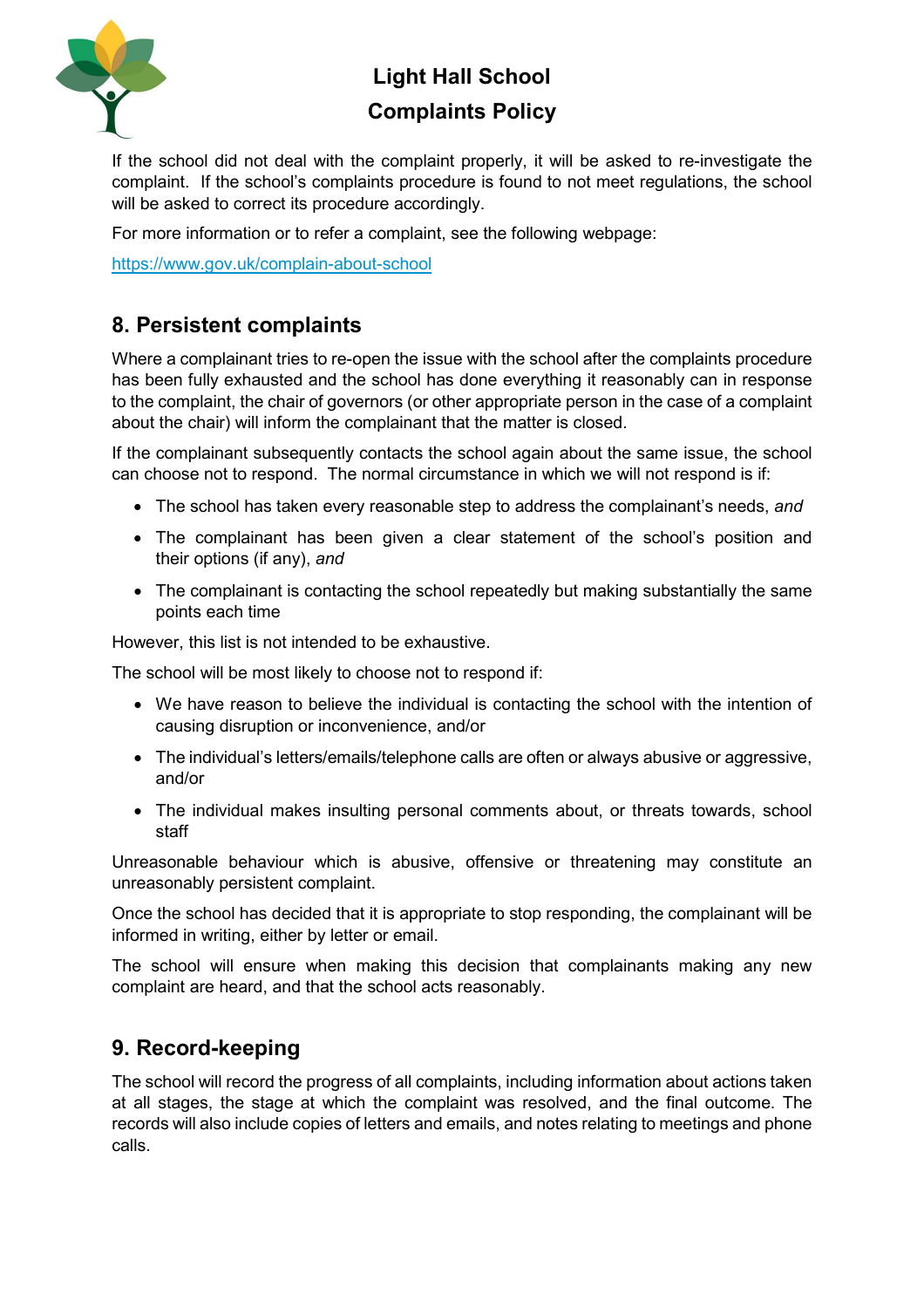

This material will be treated as confidential and held centrally, and will be viewed only by those involved in investigating the complaint or on the review panel.

This is except where the Secretary of State (or someone acting on their behalf) or the complainant requests access to records of a complaint through a freedom of information (FOI) request or through a subject access request under the terms of the Data Protection Act, or where the material must be made available during a school inspection.

Records of complaints will be kept securely, only for as long as necessary and in line with data protection law, our privacy notices and record retention schedule.

The details of the complaint, including the names of individuals involved, will not be shared with the whole governing body in case a review panel needs to be organised at a later point.

Where the governing body is aware of the substance of the complaint before the review panel stage, the school will (where reasonably practicable) arrange for an independent panel to hear the complaint.

Complainants also have the right to request an independent panel if they believe there is likely to be bias in the proceedings. The decision to approve this request is made by the governing body, who will not unreasonably withhold consent.

#### **10. Learning lessons**

The governing body will review any underlying issues raised by complaints with the Headteacher, where appropriate, and respecting confidentiality, to determine whether there are any improvements that the school can make to its procedures or practice to help prevent similar events in the future.

#### **11. Monitoring arrangements**

The governing body will monitor the effectiveness of the complaints procedure in ensuring that complaints are handled properly. They will track the number and nature of complaints, and review underlying issues as stated in section 10.

The complaints records are logged and managed by the Headteacher's PA.

This policy will be reviewed by the headteacher every three years or following a change in legislation..

At each review, the policy will be approved by the full governing body.

### **12. Links with other policies**

Policies dealing with other forms of complaints include:

- Child protection and safeguarding policy and procedures
- Admissions policy
- Exclusions policy
- Staff grievance procedures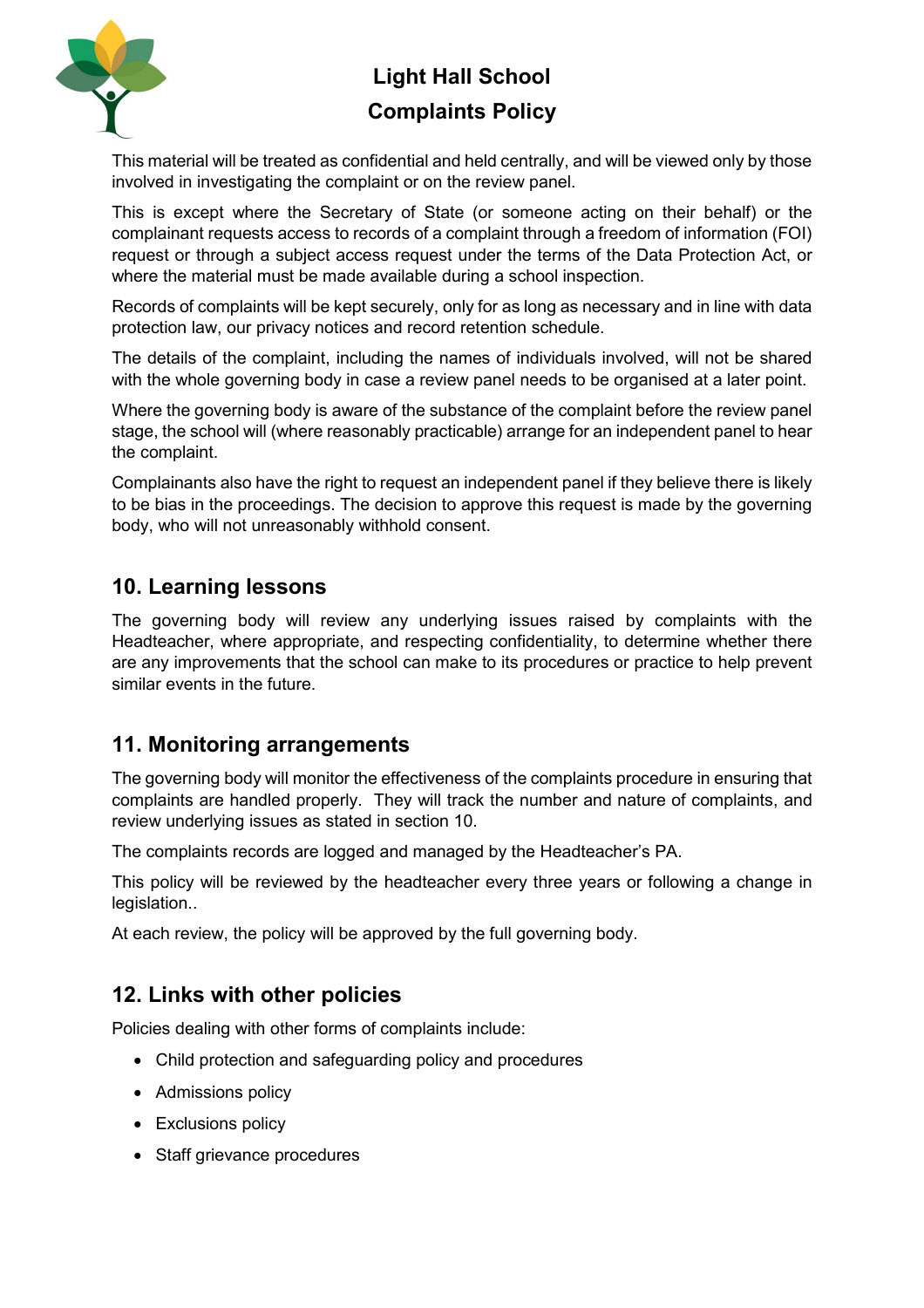

- Staff disciplinary procedures
- SEN policy and information report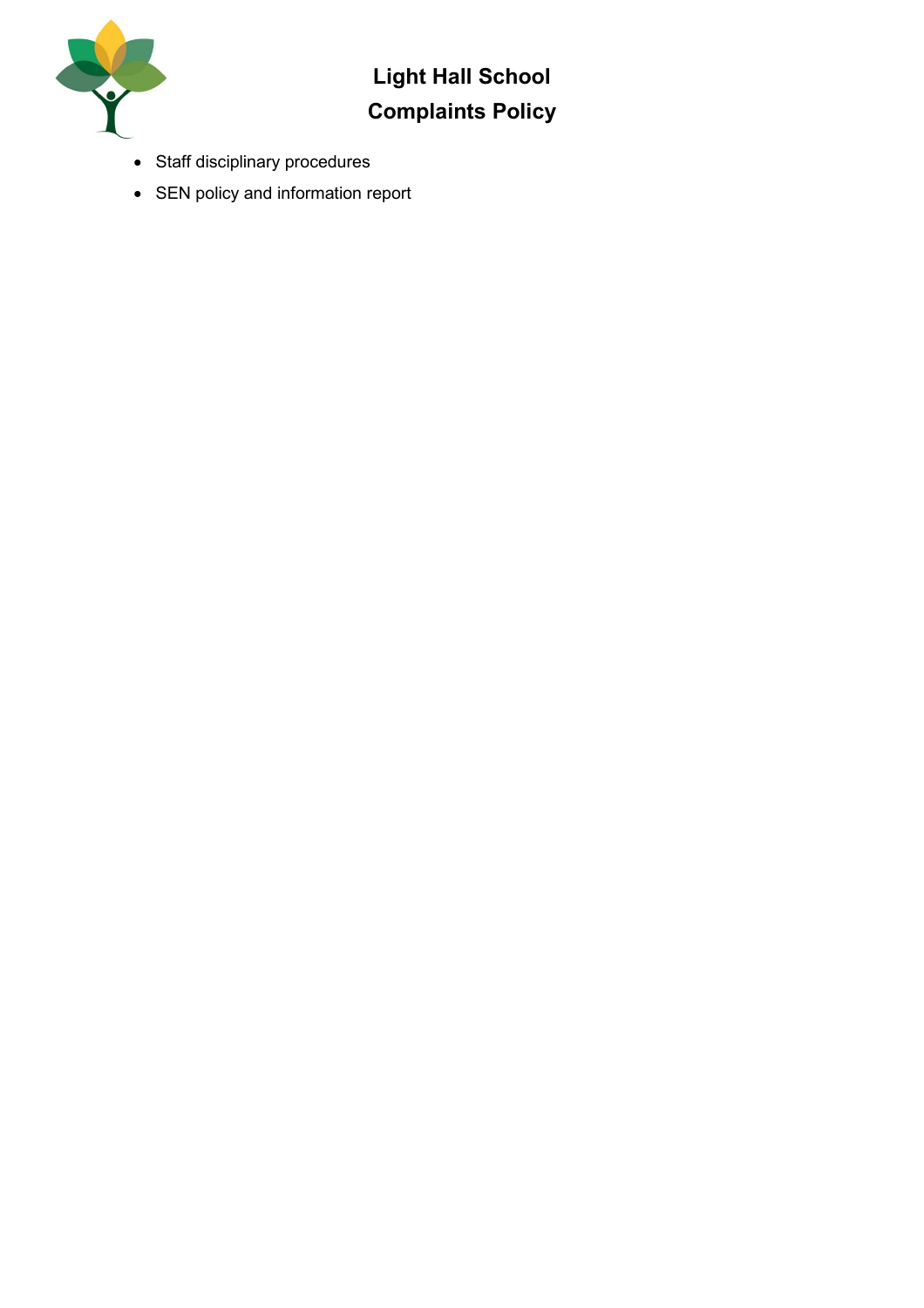

#### Appendix 1 – School's Complaint Form

| Your name:                                      |
|-------------------------------------------------|
| Student's name (if relevant):                   |
| Your relationship to the student (if relevant): |
| Address:                                        |
| Postcode:                                       |
| Day time telephone number:                      |
| Evening telephone number:                       |
| Please give details of your complaint.          |
|                                                 |
|                                                 |
|                                                 |
|                                                 |
|                                                 |
|                                                 |
|                                                 |
|                                                 |